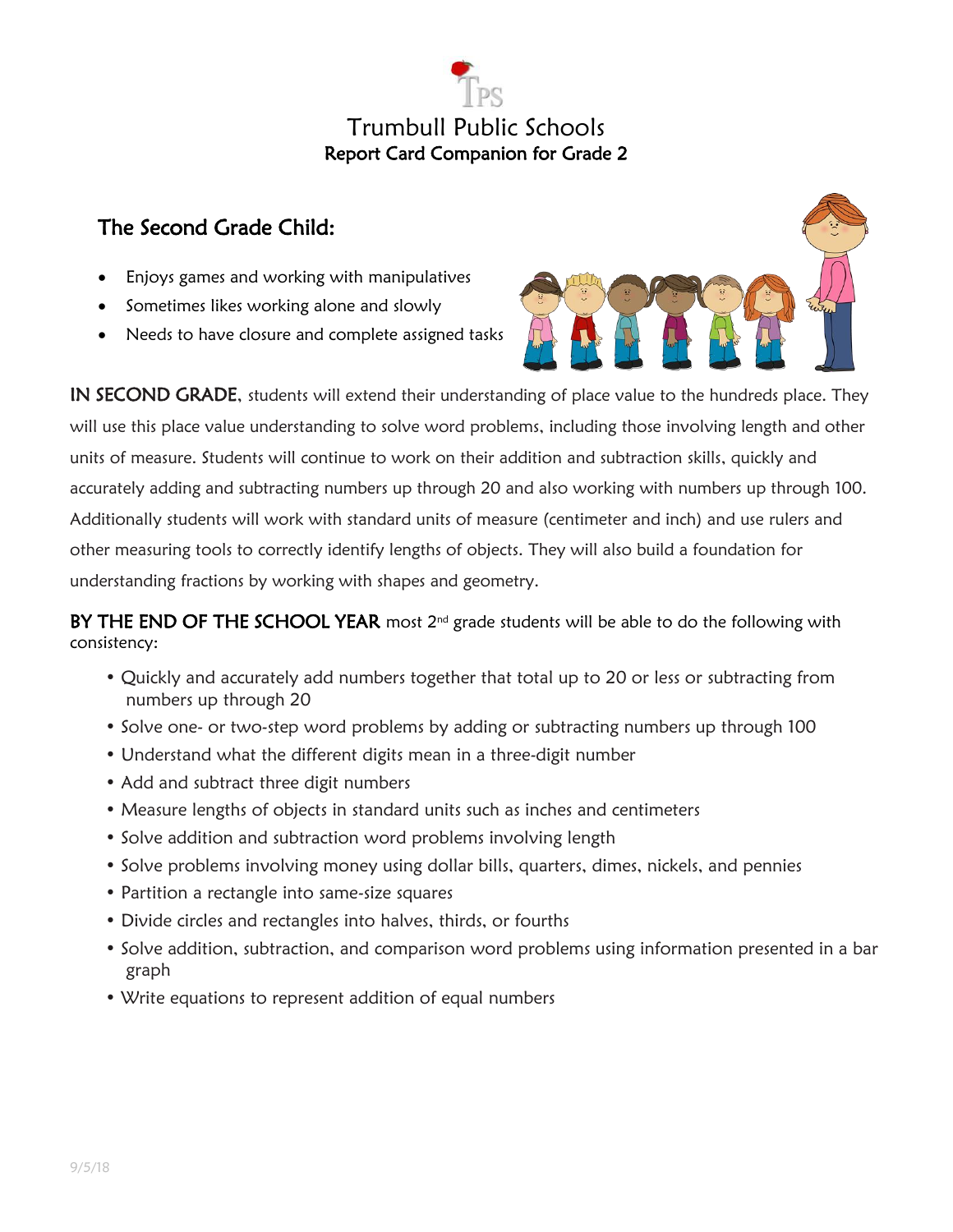

### Trimester 1 Expectations for Mathematics

#### Numerical Operations and Algebraic Thinking

- Add and subtract within 20 using mental strategies. By the end of Grade 2, students are expected to fluently know from memory all sums of two one-digit numbers.
- Solve word problems involving addition and subtraction within 100. Explain why addition and subtraction strategies work, using place value and the properties of operations.
- $\bullet$  Skip count by 5s, 10, and 100s.

#### Quantity, Measurement, and Data

Not Assessed in Trimester 1

#### **Geometry**

- 
- Reason with shapes and their attributes. Describe and analyze shapes by examining the their sides and angles. Decompose and combine shapes to make other shapes.

#### Basic Fact Fluency

Basic Facts are assessed six times each trimester. In Trimester 1 students are assessed on addition and subtraction problems (see strategies listed below). The report card shows the number of correct responses for each assessment out of 30 problems. Students have 2.5 minutes to complete the assessment. Students are expected to answer all problems correctly in the time allotted.

| Tri-1 Assessments 1, 2, 3                        | Tri-1 Assessments 4, 5, 6              |
|--------------------------------------------------|----------------------------------------|
| Addition Problems (30 problems)                  | Subtraction Problems (30 problems)     |
| Plus 1 Facts (i.e. $3 + 1$ , $5 + 1$ , $1 + 7$ ) | Doubles (i.e. 10 - 5, 8 - 4, 6 - 3)    |
| Plus 2 facts (i.e. $4 + 2$ , $3 + 2$ , $2 + 6$ ) | Minus 1 (i.e. 9 - 1, 2 - 1, 4 - 1)     |
| Doubles (i.e. $3 + 3$ , $2 + 2$ , $5 + 5$ )      | Minus 2 (i.e. 6 - 2, 5 - 2, 9 - 2)     |
| Near Doubles (i.e. $4 + 3$ , $5 + 4$ , $6 + 5$ ) | Makes 10 (i.e. 10 - 4, 10 - 8, 10 - 3) |
| Makes 10 (i.e. $6 + 4$ , $8 + 2$ , $3 + 7$ )     |                                        |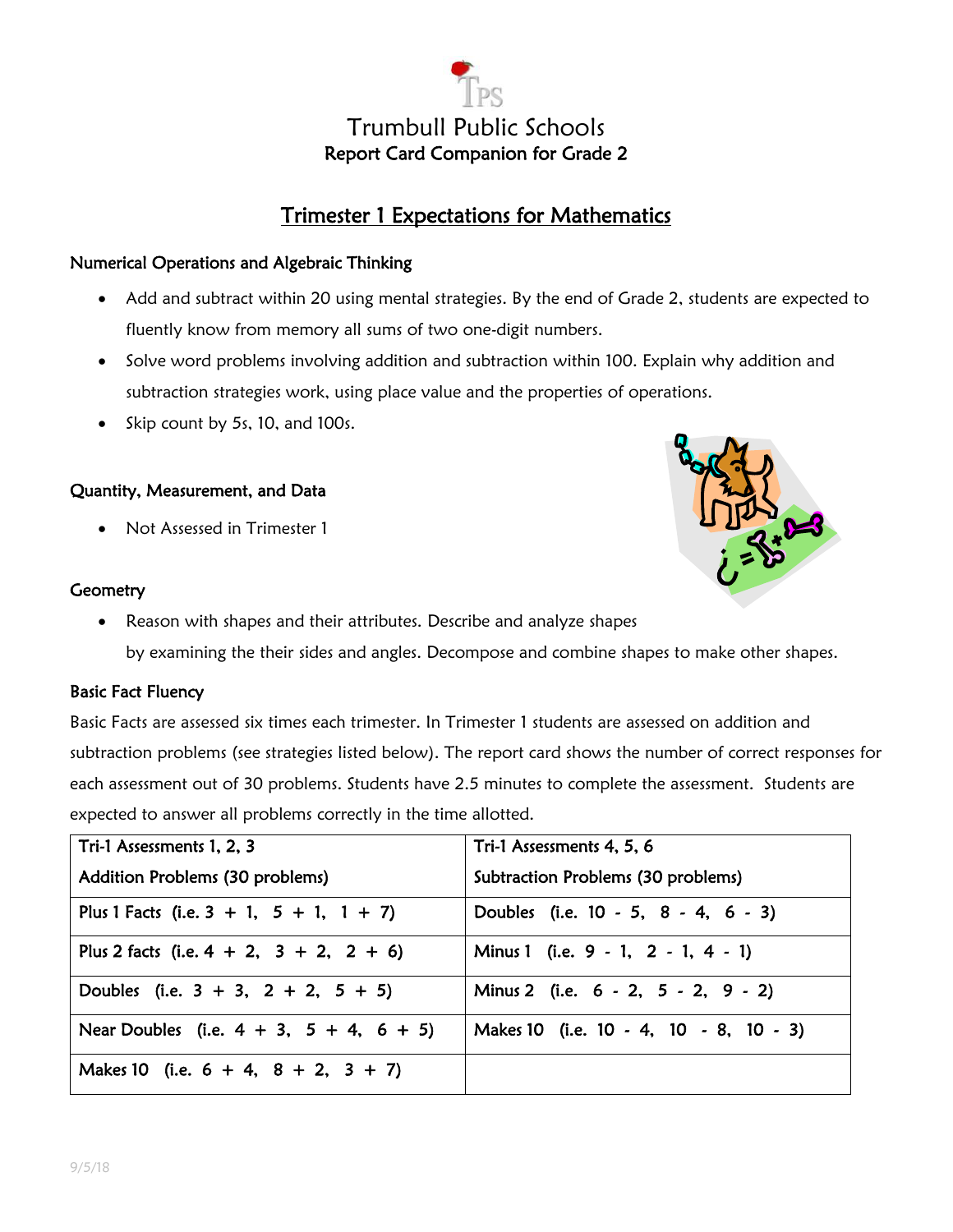# Trumbull Public Schools Report Card Companion for Grade 2

## Trimester 2 Expectations for Mathematics

#### Numerical Operations and Algebraic Thinking

- Represent and solve problems involving addition and subtraction. Solve word problems involving addition and subtraction within 100. Explain why addition and subtraction strategies work, using place value and the properties of operations.
- Use place value. Read and write numbers to 1,000 and compare two three-digit numbers based on meanings of the hundreds, tens, and ones digits, using the symbols  $\geq$ ,  $=$ , and  $\lt$  to compare numbers.
- Add and subtract within 20 using mental strategies. By the end of Grade 2, students are expected to fluently know from memory all sums of two one-digit numbers.
- Work with equal groups of objects to gain foundations for multiplication. Skip count by 5s, 10s, and 100s.

#### Quantity, Measurement, and Data

 Measure and estimate lengths in standard units. Use tools such as rulers (centimeter and inch), yardsticks, meter sticks and measuring tapes.



- Relate addition and subtraction to length using the same unit of measure.
- Work with time and money. Tell time to the nearest 5 minutes. Solve word problems involving coins and dollar bills.

#### **Geometry**

• Not Assessed in Trimester 2

#### Basic Fact Fluency

Basic Facts are assessed six times each trimester. In Trimester 2 students are assessed on addition and subtraction problems (see strategies listed below). The report card shows the number of correct responses for each assessment out of 30 problems. Students have 2.5 minutes to complete the assessment. Students are expected to answer all problems correctly in the time allotted.

| Tri-2 Assessments 1, 2, 3 Addition (30 problems) | Tri-2 Assessments 4, 5, 6 Subtraction (30 problems) |
|--------------------------------------------------|-----------------------------------------------------|
| Tens Plus (i.e. $10 + 7$ , $10 + 6$ , $10 + 4$ ) | Doubles (i.e. 10 - 5, 8 - 4, 6 - 3)                 |
| Doubles (i.e. $3 + 3$ , $4 + 4$ , $5 + 5$ )      | Makes 10 (i.e. 10 - 4, 10 - 8, 10 - 3)              |
| Near Doubles (i.e. $4 + 5$ , $3 + 4$ , $5 + 6$ ) | Near Doubles (i.e. 11 - 5, 9 - 4, 7 - 3)            |
| Plus 1 (i.e. $7 + 1$ , $5 + 1$ , $6 + 1$ )       |                                                     |
| Plus 2 (i.e. $6 + 2$ , $8 + 2$ , $3 + 2$ )       |                                                     |